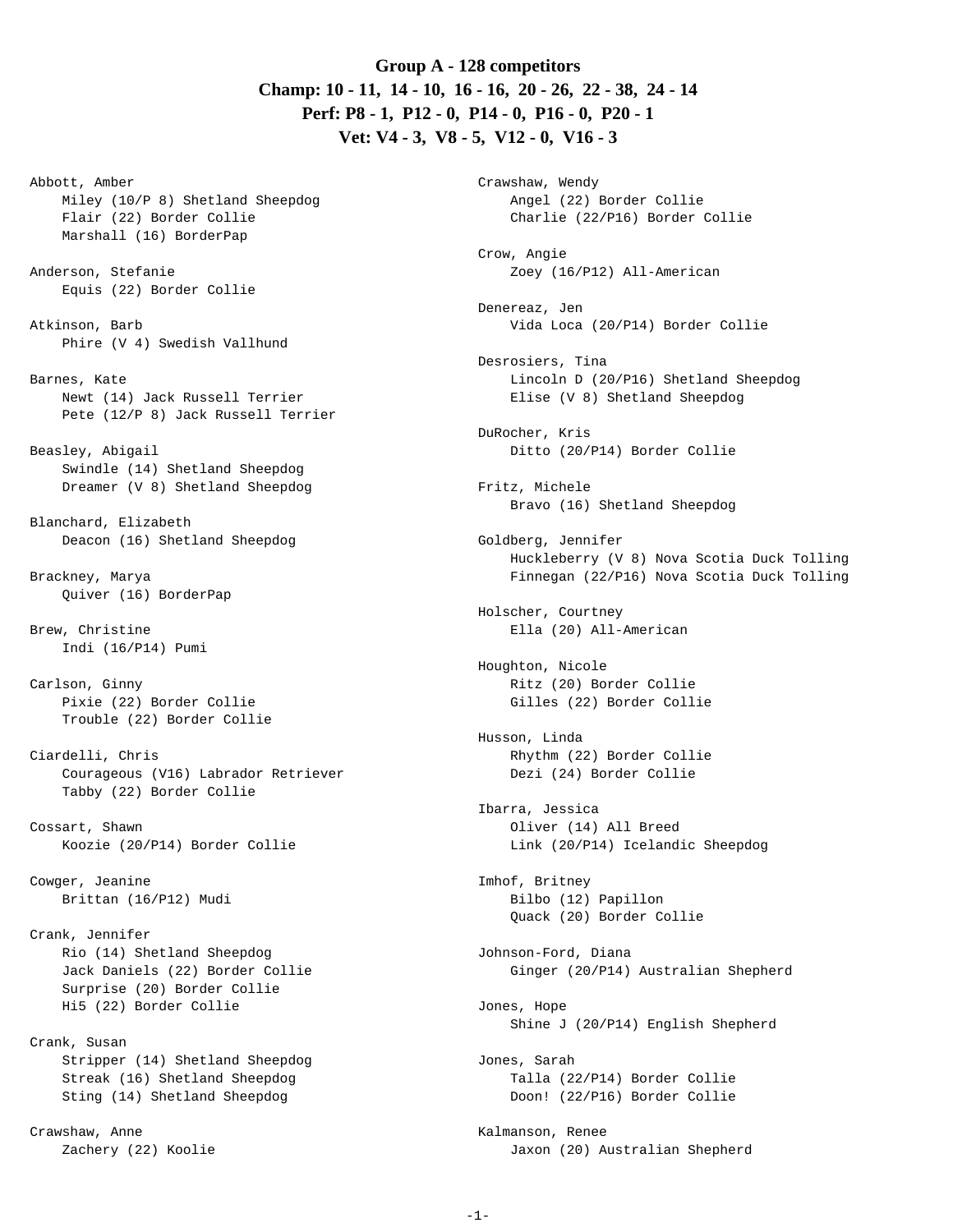#### **Group A (cont.)**

Moeckler, Louis

Kelly, Brenda Deja Vu (20/P14) Border Collie James (22/P16) Border Collie Kerwick, Jennifer Electra (24) Siberian Husky Fury (20) Border Collie Kirkpatrick, Kelsey Legitimate (V16) Border Collie Endeavor (20/P14) Border Collie Kline, Beth Skye Bear (20/P14) All Breed Koeske, Rhonda Tine (14) All-American Krol, Tabitha Baxter (V 4) Pembroke Welsh Corgi Ziggy (10/P 8) Pembroke Welsh Corgi Rose (10/P 8) Pembroke Welsh Corgi Lavalley, Jean Venture (12) Shetland Sheepdog Bee (16) Shetland Sheepdog Levine, Sharon BAM! (22/P16) Border Collie Lindsay, Sue Jetta (22/P16) Border Collie Cash L (22) Border Collie Luggiero, Tracey Mouse (V 4) Jack Russell Terrier McCausland, Hannah Holly (22/P16) All-American McLean, Debbie Zest (22/P16) Border Collie Koi (20) Border Collie Miller, Kaimen Bindi Sue (22/P16) Border Collie Banshee (22/P16) Mongrel Bacardi (22) Mongrel Smudge (22) Border Collie London (22/P16) Border Collie Miller, Scarlett Blue (24/P20) Border Collie Millet, Tawni

> Jolt (22/P16) Border Collie Little Sparkle (20) Border Collie Legendary (24) Border Collie

 Cajun (24/P20) Vizsla Skeemer (22) Vizsla Moerland, Melissa Buzz M (24) Border Collie Nottestad, Adriana Gambit (24) Border Collie Cirilla (P20) Border Collie Obidinski, Mary Porter (16/P12) Rat Terrier Overstreet, Karen Max (24/P20) Border Collie Parker, Amy Kitt (24/P16) Border Collie Perna, Iva Pure (20) Border Collie Pertile, Terry Katie (10/P 8) Papillon Kazzie (10/P 8) Papillon Petroni, Kathy Storm (24/P20) Flat-Coated Retriever Pretli, Judy Sly (24/P20) Border Collie Queen, Erin Lincoln Q (16) Cocker Spaniel Rock, Melanie Fuzzy Knuckles (20) Border Collie Maui Jim (24) Border Collie Superdry (24) Belgian Malinois Freebird (20) Border Collie Schmidt, Sandra Beemer (16) Shetland Sheepdog Selfie (14) Shetland Sheepdog Scott, Katelyn Carbon (22/P16) Border Collie Ezion (P 8) Papillon Sheerer, Kara Cosmic (20/P16) All-American Slaybaugh, Debra Simba (10/P 8) All-American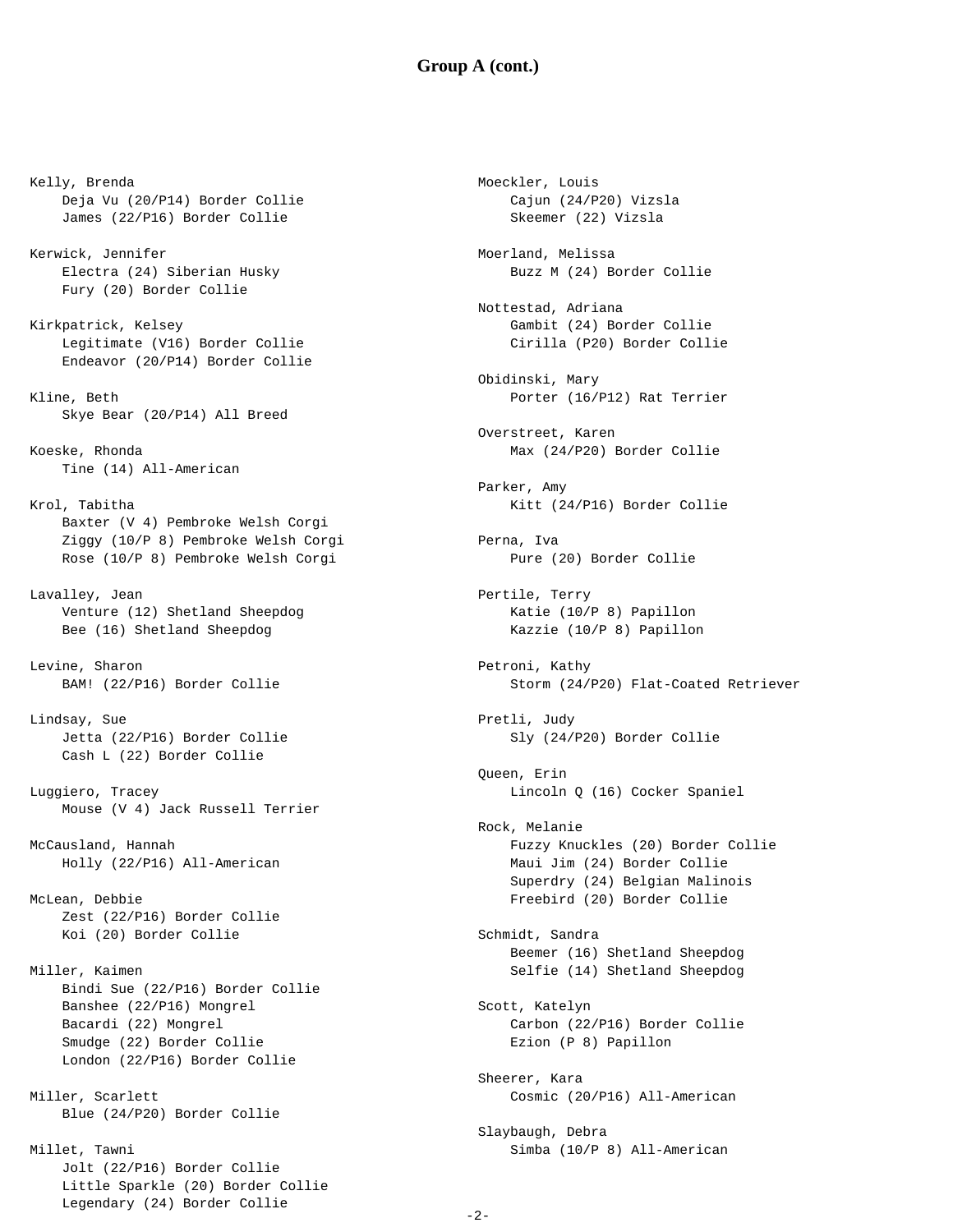#### **Group A (cont.)**

Slusher, Laura Diva (20) Border Whippet Bug (16) Border Staffy Smith, Heather Dusty (V 8) Miniature Schnauzer Rudy (14/P12) Miniature Schnauzer St. Croix, Don #1 Hottie (20) Border Collie St. Croix, Ginsey Airy (16/P12) BorderPap Stevens, Kerry Keavy (20) Border Collie Stinnett, Karen Cash (V16) Border Collie Fly (22) Border Collie M.E. (22/P20) Border Collie Stomel, Melinda Gram (10/P 8) Shetland Sheepdog Thomas, Bridget Grape (16/P12) All-American Kepler-79 (24) All-American Weaver, Jennifer Leeroy (22) Border Collie Williams, Chloe Cash W (22) Border Collie Williamson, Katie Voulez (22/P16) Golden Retriever Witt, Heather Rowan (10/P 8) Shetland Sheepdog Yates, Jennifer Fate (20/P14) Border Collie Journey (22/P20) Boxer York, Jordan Nile (22/P16) Border Collie Capture (22/P16) Border Collie Youngblood, John Razzles (22/P16) Bearded Collie Phantom (14) Smooth Fox Terrier Zalo, Eleonora

 Tikaani (V 8) American Eskimo Dog D'Artagnan (16/P14) Pyrenean Shepherd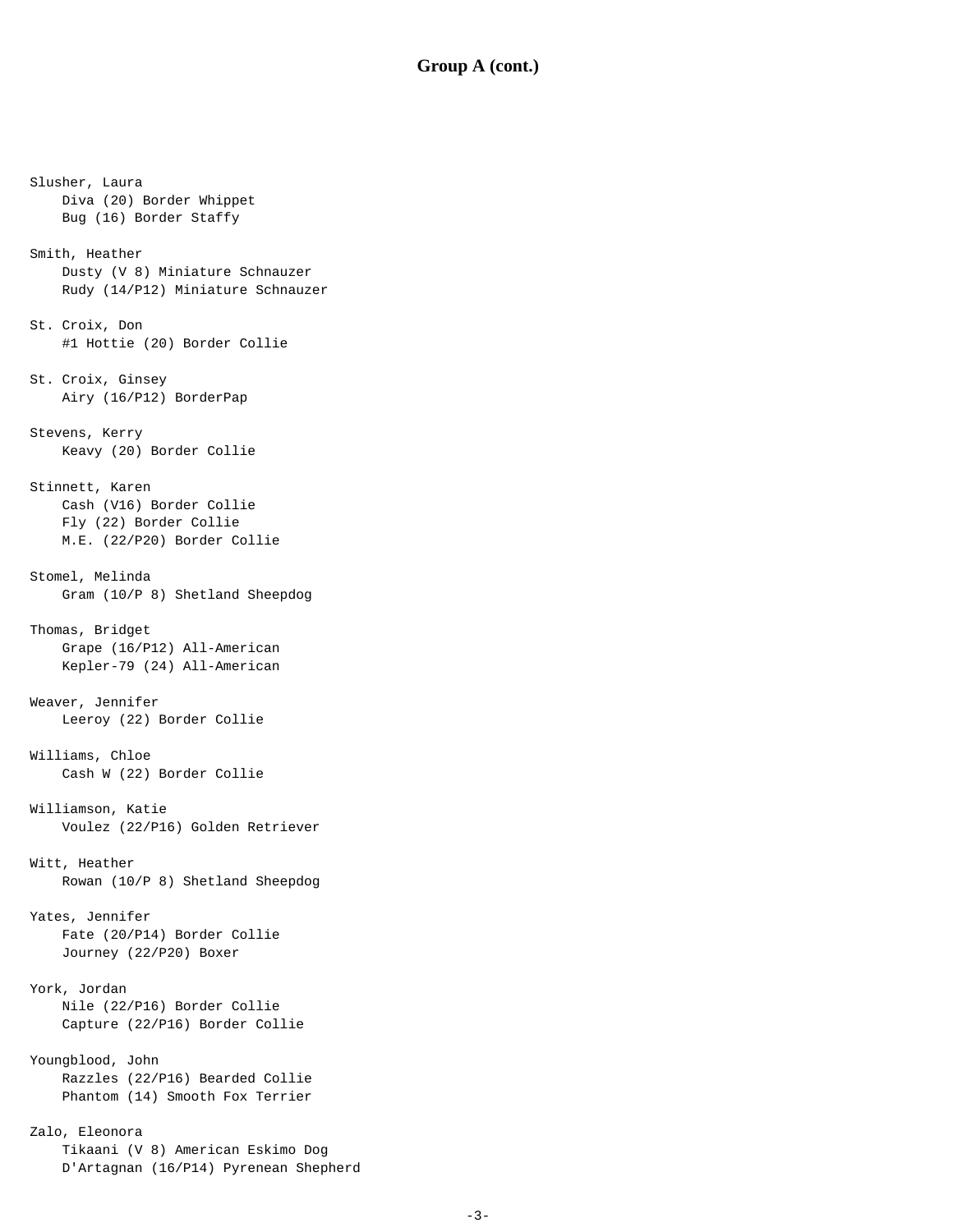## **Group B - 128 competitors Champ: 10 - 13, 14 - 17, 16 - 13, 20 - 30, 22 - 24, 24 - 14 Perf: P8 - 0, P12 - 0, P14 - 0, P16 - 2, P20 - 1 Vet: V4 - 0, V8 - 0, V12 - 14, V16 - 0**

Arenson, Jill Wilson (22/P16) Australian Shepherd

- Atchison, Candace Pressa (22/P16) Border Collie
- Blair, Julee Stella (22) Golden Retriever
- Blanton, Anna Hype (V12) All-American Rhys (22/P16) Border Collie
- Boggess, Carol Sizzle (24/P20) Border Collie
- Boggs, Janet Kickit (22/P16) Border Collie Fame (22/P16) Border Collie

Bradshaw, Beth Aine (24) German Shepherd Dog

- Brigante, Lexi Jiffy (22/P16) Border Collie Epic (22/P14) Border Collie Hoosier (22/P16) Border Collie Rev (20/P14) Border Collie
- Burtness, JoAnn Valkyrie (14) Bedlington Terrier Nemesis (16) Bedlington Terrier
- Carleton, Nicholas Tuna (24) Border Collie

Clark, Renee Aero (22) Border Collie Zuri (V12) Border Collie

Cummings, Loni Jax (10/P 8) Pembroke Welsh Corgi

- Daigle, Bob Blew Bayou (20) Border Collie
- Davis, Barb Vapor (12/P 8) Shetland Sheepdog Cappuccino! (22) CoolCross
- Dowis, Kim Bendetta (20) Border Collie Joy (20/P14) Border Collie

Earnshaw, Cheryl Chrome (14) Jack Russell Terrier

Fillips, Dawn Prize (22/P16) Border Collie Guts (V12) Border Collie Edge (24) Border Collie Fish, Pamela Sassy (20/P16) Border Collie Edge (V12) Border Collie Garcia, Allison Better Cheddar (14) All-American Ringer (V12) Border Collie Gauntt, Janet Legacy (22) Border Collie Johnny B (20) Border Collie Gunby, Charlotte Archie (24/P20) English Shepherd Hartmann, Rene Tark (24) Labrador Retriever Zola (P20) Labrador Retriever Hedges, Daneka Brite (14) Shetland Sheepdog Chime (10/P 8) Papillon Heller, Julie Min (10/P 8) Shetland Sheepdog Hinson, Betty Roni (10/P 8) Papillon Star (10/P 8) Papillon Hood, Jean Fine (V12) Border Collie Hovey, Alex Cora (20) All-American Huffman, Grace Guster (16) Miniature Schnauzer Ingersoll, Emily Phyllis Diller (14/P12) Poodle (Miniature) Fang (20) BorderPap Iverson, Julie Flynn (20) Australian Koolie Keller, Casey Liri (20) Border Collie Kelley, Laura Romeo (14) Miniature Schnauzer Razzle (10/P 8) Miniature Schnauzer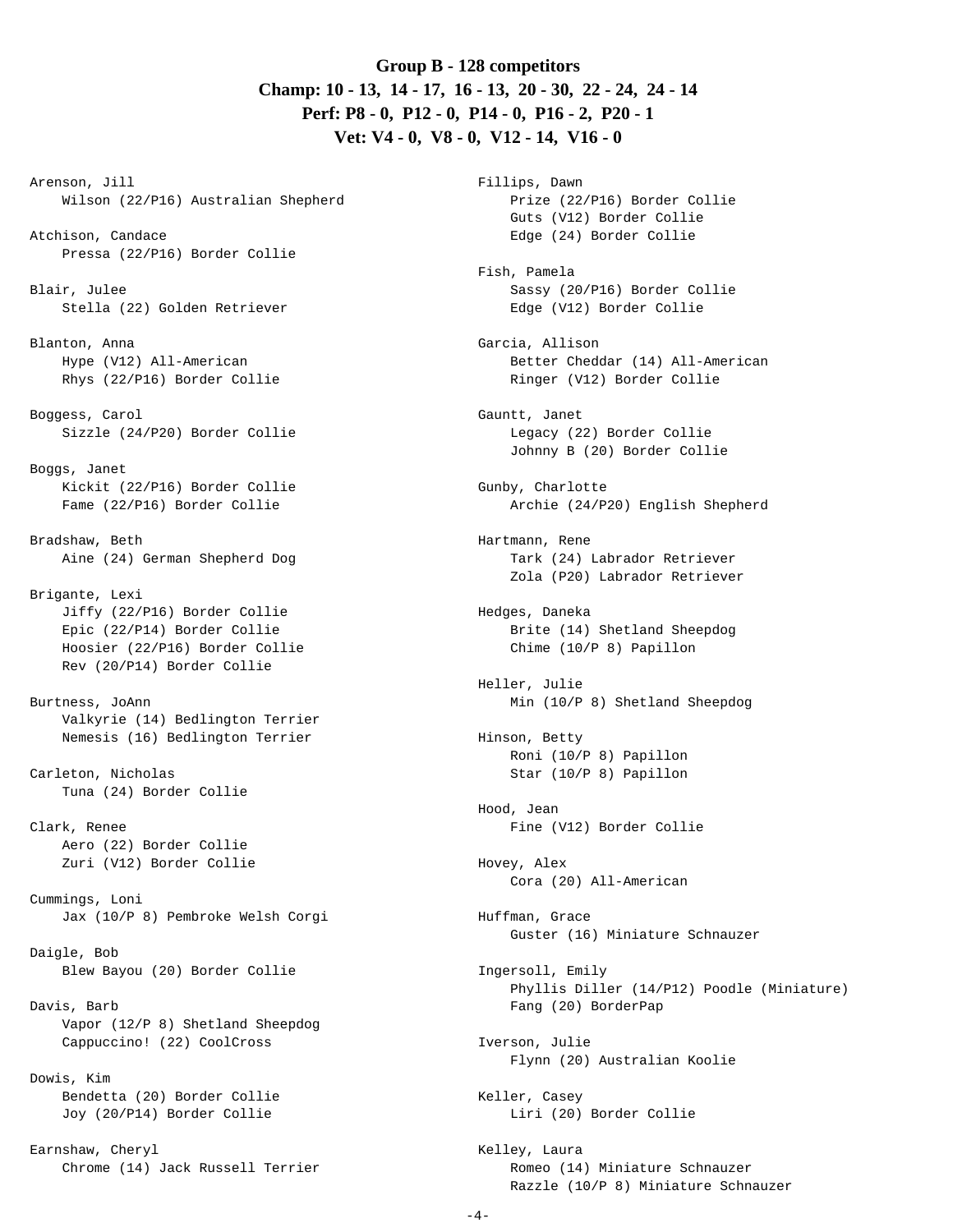#### **Group B (cont.)**

Kemp, Samantha Scout (20) Border Collie Ketner, Kathy Abby (20) Border Collie Klar, Judy Bolt (14/P12) Shetland Sheepdog Kleiman, Mandy Penny (V12) All-American Pixel (22) Catahoula Leopard Dog Koenig, Ann Grace (20) Border Collie Kurlander, Joan Esther (P16) Labrador Retriever CiCi (P16) Border Collie Laria, Catherine Blizzard (V12) Border Collie Jelly Belly Bean (20/P14) Border Collie Lombard, Daniel Anthem (16/P12) Shetland Sheepdog Losey, Jeanette Kona (20/P14) Australian Shepherd Ludlum, Jen Lindi (12/P12) Cocker Spaniel Lund, Giuliana Rukia (14/P12) Shetland Sheepdog Harlow (V12) Border Collie Mahan, Kent Jenny (20/P14) Border Collie Mallory, Katy Riot (14/P12) Shetland Sheepdog Ares (16) Shetland Sheepdog Marszalek, Anna Clarity (20/P14) Border Collie Martin, Beth Yeti (12) Jack Russell Terrier Brink (14) All-American McCauley, Suzette Gabby Blu (20/P16) Australian Shepherd McClain, Laurie Ninja Mc (16/P12) Miniature American Shepherd

McClung, Traci Tempo (16) Shetland Sheepdog McCune, Amber Kaboom (24/P20) Border Collie Granite (24) Flat-Coated Retriever Shelby-Cobra (22) Border Collie Typo (24) Border Collie Howie-Wowie (24/P20) Border Collie Metric (20) Border Collie Medcraft, Linda Beinn (22) Border Collie Swift (V12) Border Collie Metelko, Mary Westley (24/P20) Border Collie Meyer, LeAnne Cruz (24/P20) Border Collie Miller, H.Lee Focus (20) Border Collie Miller, Jennifer Lore (14/P12) English Cocker Spaniel Molina, Jeannette Ringo (20) Border Collie Novick, Laura Kelila (20) Border Collie Marmalade (20) Poodle (Standard) Orosz, Deb Phoebe (10/P 8) Cavalier King Charles Spaniel Ostiguy, Katherine Spark (16) Shetland Sheepdog Ska (22/P16) English Springer Spaniel Parker, Sue Kite (14) Poodle (Miniature) Peters, Sally Caper (24) Golden Retriever Tutti (22/P16) Golden Retriever Peterson, Sara Zig-zag (14) Shetland Sheepdog Phoenix, Jordan Veritas (20/P20) Border Collie Platt, Anne Hot Dog (20) Border Collie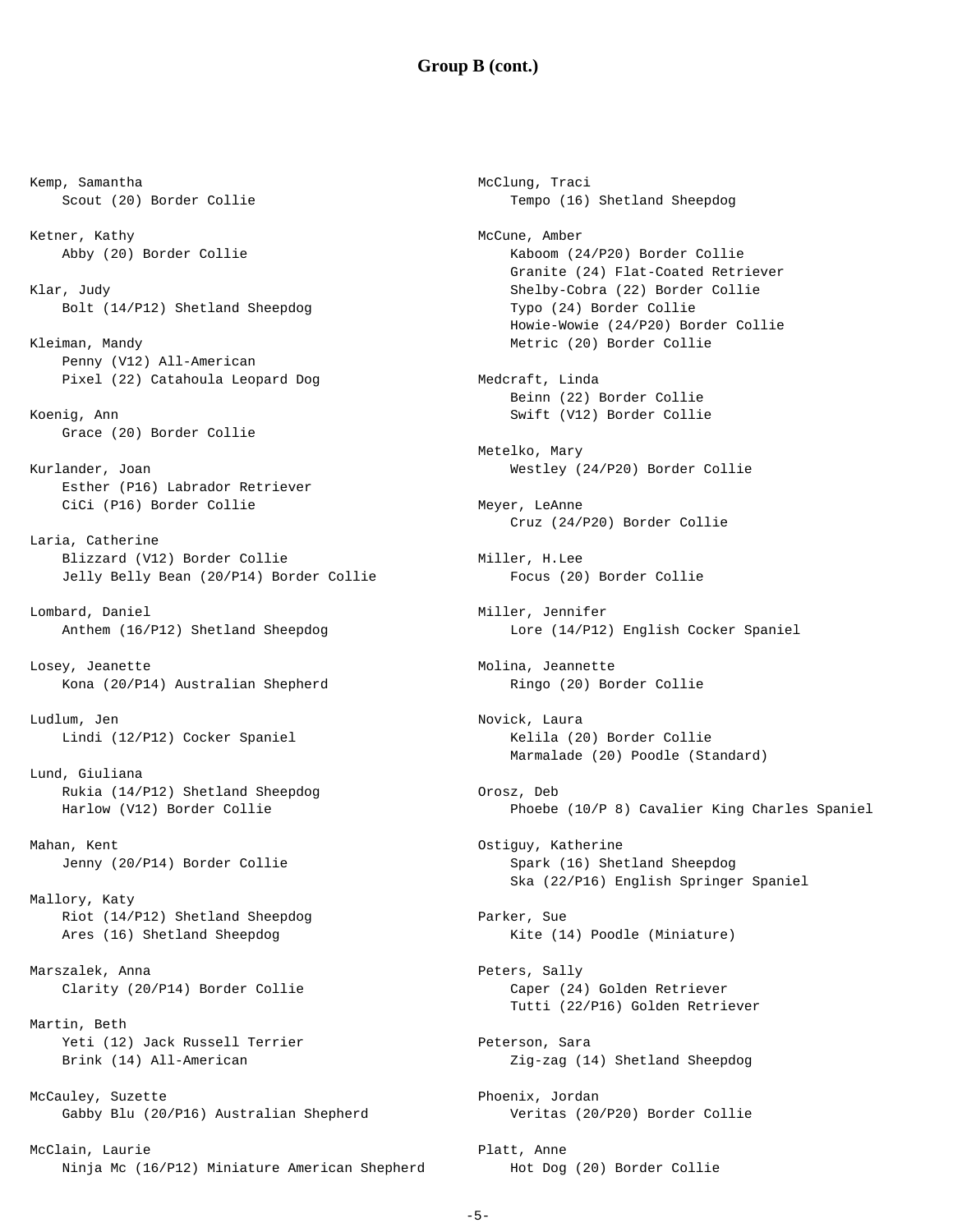### **Group B (cont.)**

Vojtas, Pam

Priesz, Skye Inka (20/P14) All-American Rakosky, Erin Style (14) Shetland Sheepdog Reid, Pamela Grifter (16/P12) All-American Reinke, Ellen Flynn (16/P12) Shetland Sheepdog Rivers, Joyce Riima (16) Shetland Sheepdog Robey, Brooke Roxie (20/P16) Border Collie Rolek, Susan Ignite (22/P16) Border Collie Epic (22) Border Collie Sather, Heather Mazikeen (24/P20) Dutch Shepherd Schimon, Rhonda Boomer (20/P14) Australian Cattle Dog Schwarz, Steve Flyer (V12) Border Collie Snap! (22) Border Collie Segui, Ricardo Electra (20) Border Collie Sheard, Meryl Stun (22/P14) Border Collie Demi (16) Border Collie Smorch, Terry Burst (22/P20) Border Collie Stoddard, Lisa Joy (14) Shetland Sheepdog Stone, Tammi Kata (V12) Nova Scotia Duck Tolling Retriever Cider (16) Nova Scotia Duck Tolling Retriever Verrelli, Kellie Coby (V12) Pumi LT (10) Scottish Terrier Verrelli, Tim

Ember (10) Scottish Terrier

 Genevieve (16) Pyrenean Shepherd Madeleine (14) Pyrenean Shepherd Wesley, Suzanne Synge (14) Poodle (Miniature) Wirant, Mark Bob (22) Border Collie Wirant, Sharon Simi (20/P14) Border Collie Zesty (V12) Border Collie Zaya (10/P 8) Papillon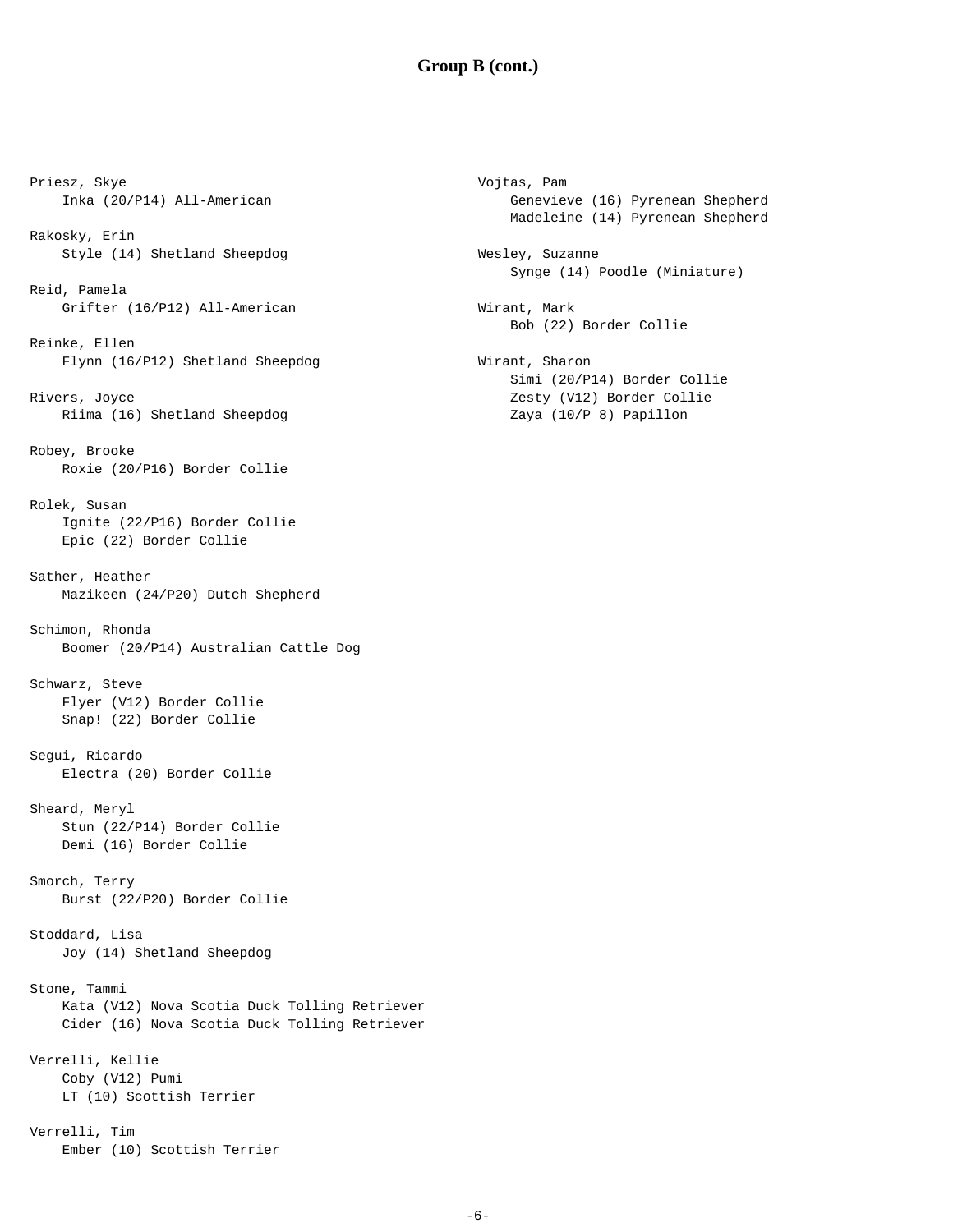**Group C - 110 competitors Champ: 10 - 9, 14 - 5, 16 - 15, 20 - 20, 22 - 44, 24 - 16 Perf: P8 - 0, P12 - 0, P14 - 1, P16 - 0, P20 - 0 Vet: V4 - 0, V8 - 0, V12 - 0, V16 - 0**

Armstrong, Leonda Tawnie (16) All Breed Simi (22) Border Collie

Arnsdorf, Kaitlyn Envy (20) Border Collie

Baiocco, Jennifer Henna (20/P14) Australian Cattle Dog

Berrios, Lisette Mambo (16/P14) Nova Scotia Duck Tolling Retriever

Boone, Phil Weebo (22) All-American Soda Mr Banks (20) Border Collie

Boone, Sheri Lady Iris (20) Border Collie

Booth, Julianne Brecker (24/P20) Border Collie

Booth, Victoria Feist (20) Border Collie

Brandenburg, Amanda Axel (22/P16) Border Collie

Brooks, Sangie Creed (24/P20) Border Collie

Cabrera, Nicole Sprinkles (10/P 8) Papillon

Cantrell, Krista Lickity (22/P16) Border Collie Kip (20/P20) Border Collie

Chadwick, Gail Livie Clare (22/P16) Border Collie Taryn Skye (20) Border Collie

Chaney, Charlene Piper (22/P20) Whippet

Cheney, Mary Peyote (22) Working Bearded Collie Spur (16/P12) Schapendoes

Cinotto, Alice Mystery (22) Border Collie

Cinotto, Peter Misty (22) Border Collie Rascal (22) Border Collie

Closson, Sarah Bindi (10/P 8) Boston Terrier Collins, Jeanine Phoenix C (22) Belgian Tervuren Malys (24) Belgian Tervuren Cook, Anne Pawley (16) Boykin Spaniel Tri (22/P16) Border Collie Davis, Danielle Desmond (22/P16) Border Collie Day, Gina Tiger (24/P20) Border Collie DeChance, Annie Malcolm Young (22) Speckled Faced Ball Hound Deen, Christie Remington (22) Australian Shepherd Dott, Elizabeth Status (22) Border Collie Legacy (20/P14) Border Collie Eggie, Richard Babe (22) Border Collie Gerhard, Jeremy Ruckus (22) Australian Shepherd Tease (20) Border Collie Maverick (10) Pembroke Welsh Corgi Gero, Deandra Rowley (24/P20) Belgian Tervuren Gutierrez, Sheyla Rebel (16) Border Collie Kyber (24) Sato Henry, Shar Cruz'N (22/P16) Border Collie Jearls, Susan Trubbel (24) Border Collie Juckett, Jamie Callie (22) Australian Shepherd King, Renee Swig (22/P16) Border Collie Swedish Fika (20) Border Collie Kopka, Martine Legion (20) Border Collie

Salty (22) Border Collie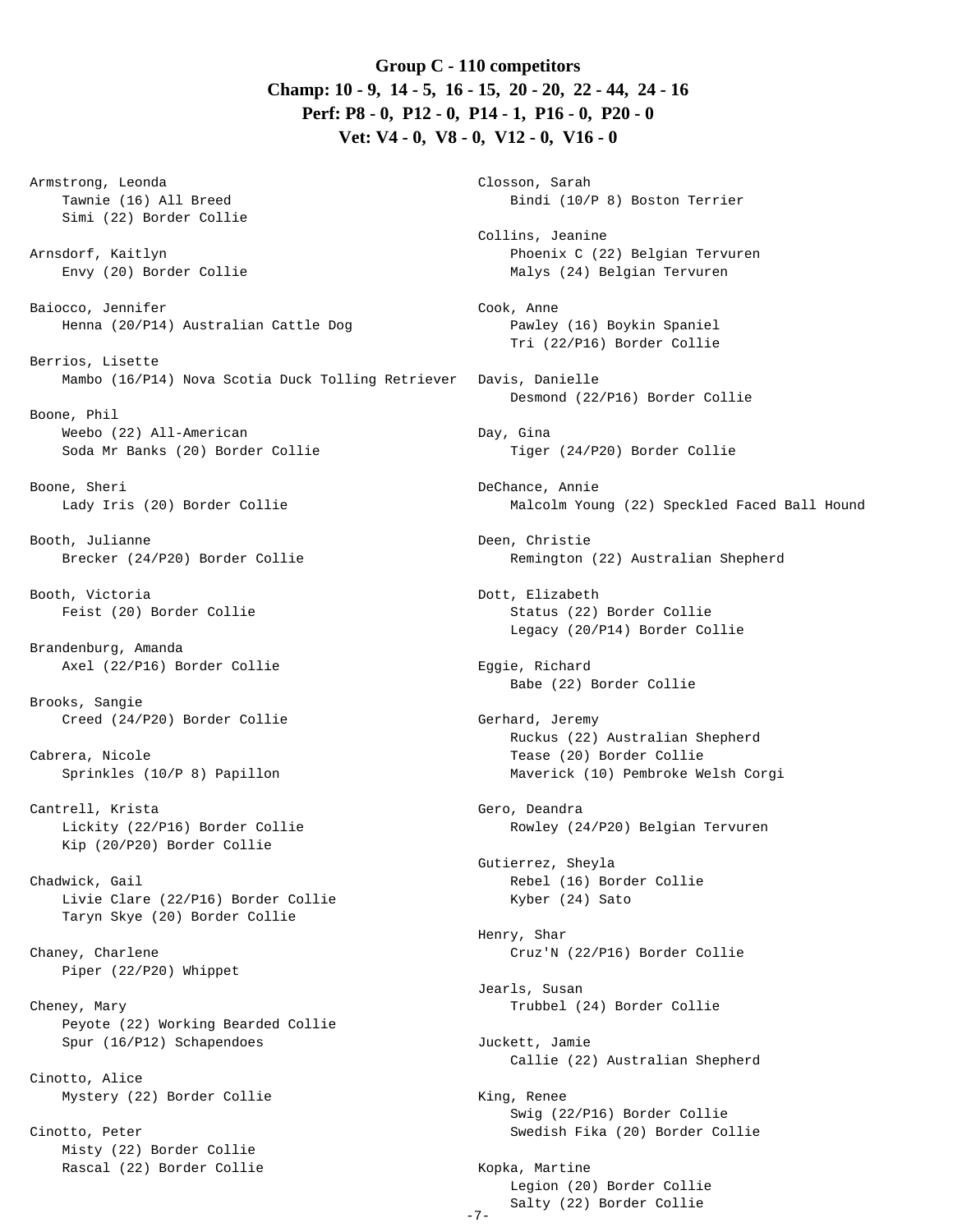### **Group C (cont.)**

Kosco, Karena Jax (20/P14) Border Collie Legendre, Aimee Dottie (16) All-American Lehman, Stacy Moose (16) Pumi Lende, Norm Race'N (24/P20) Golden Retriever Ast'N (22/P16) Border Collie Tita'N (24) Border Collie Linsley, Erica Bella (10/P 8) Pembroke Welsh Corgi Lolich, Jody Honey Badger (16/P14) Baby Barks Alot Koza (22) Border Collie Lyle, Jamie Chevy (22) Border Collie Lynch, Betsey Lark (10) Papillon Martinez, Rosarito Rafaga (22/P16) Border Collie Mello, Melinda Kahuna (16) Poodle (Miniature) Wasabi (16) All Breed Miller, Laura Nelson (12) Jack Russell Terrier Hoo! (10/P 8) Chihuahua Mitchell, Tim Venom (24) Border Collie Neer, Julie Watson (10/P 8) Pembroke Welsh Corgi Neff, Kim Vegas (14/P12) All-American Bette (14) All-American Newman, Robin Decker (20/P14) Border Staffy Rabbit (10) Jack Russell Terrier Reacher (16/P12) All-American Neyland, Carrie Roulez (22) Golden Retriever

Nichols, Shelley Hero (22) Border Collie

Olheiser, Tami Kaj (22/P16) All American Love Bug Ortale, Brooke Mesa (22/P16) Border Collie Finesse (20) Border Collie Osting, Allison Stig (22/P20) Border Collie Pike, Dana Player (22) Border Collie Rok (16) Miniature American Shepherd Hotsy-totsy (22) Border Collie Quiroz, Kathy True (22) Golden Retriever Racer (24) Golden Retriever Reece, Dinah Murphy (24/P20) Australian Shepherd Richgels, Finley Joker (24) Border Collie Rodriguez, Ernie Ziva (22) German Coolie Jango (22) Australian Koolie Rogers, Katie Cinder (20) Shetland Sheepdog Switch (16) Shetland Sheepdog Rosenberger, Viveka Monty (20/P16) Shetland Sheepdog Roth, Tracey Piston (16) Australian Cattle Dog Rutland, Sarah Primo (14/P12) Papillon Schaefer, Kim Shine S (20) Border Collie Sheehan, Kathy Speedy (20) Border Collie Siebeck, Karen Finn (14/P12) Shetland Sheepdog Skinner, Christy Twist (22) Border Collie Sloan, Gabriela Eugene (22/P16) Border Collie Aurora (14) Poodle (Miniature)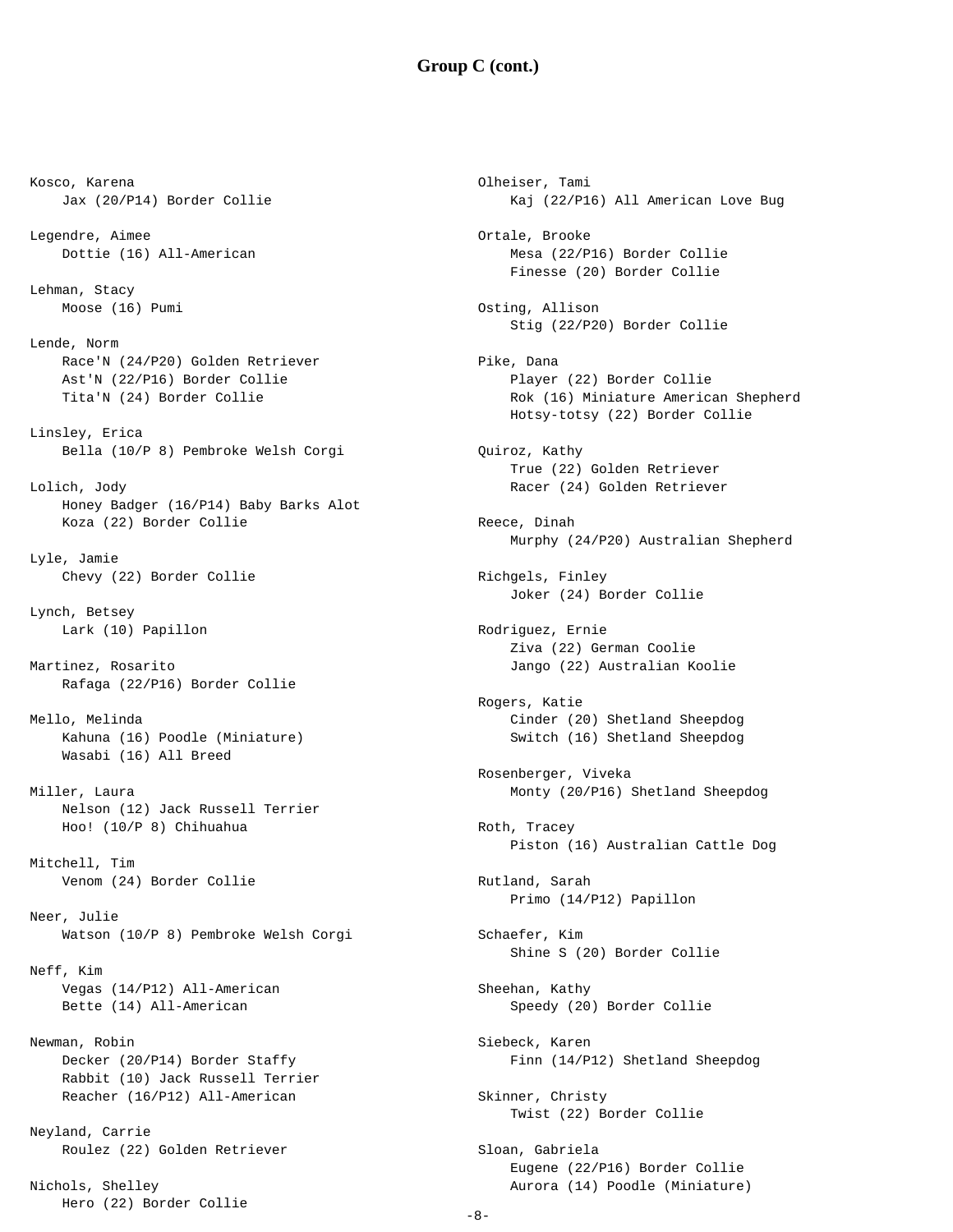```
Smith, Lizabeth
    Hauser (22/P16) Border Collie 
Snelleman, Desiree
     Peak (22) Border Collie 
Stevens, Lisa
     Jasper (20) Australian Cattle Dog 
Stremming, Sarah
     Felix (22/P16) Border Collie 
Tilden, Shelby
    Moss (24) Border Collie 
Topham, Kathy
    Lagniappe (20) All-American 
Vanni, Lori
     Zion (24/P20) Border Collie 
Wagner, Janet
    Glen (22) Border Collie 
Wagner, Mike
    Lily (22) Border Collie 
     Emma (P14) Border Collie 
Wells, Kathy
     Fargo (22) Border Collie 
Williams, Jenna
    Maddie (16) Border Collie 
Witt, Brea
     Sprocket (24/P20) Australian Cattle Dog
```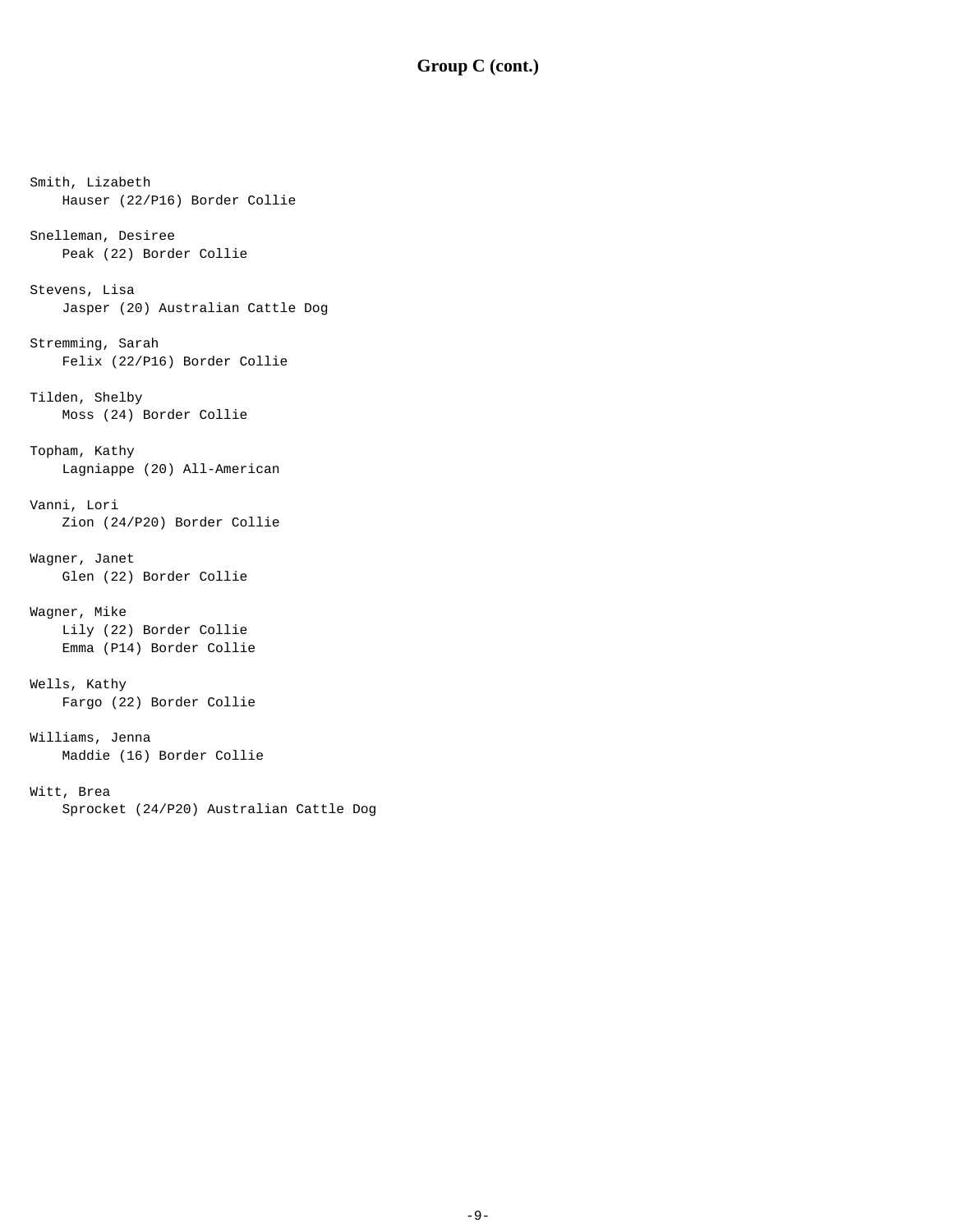## **Group D - 113 competitors Champ: 10 - 13, 14 - 1, 16 - 13, 20 - 22, 22 - 50, 24 - 14 Perf: P8 - 0, P12 - 0, P14 - 0, P16 - 0, P20 - 0 Vet: V4 - 0, V8 - 0, V12 - 0, V16 - 0**

Anderson, Crystal Razzi (20/P14) English Springer Spaniel

Badamo, Maria Kenobi (24) Border Collie

Bekaert, Susan Motown (16/P12) Shetland Sheepdog

Bennett, Alicia Pixie Pig (20/P14) Border Collie Bleu (10) Papillon

Bilicki, Melanie Hannah (12) All Breed

Bolger, Betsie Coco (10) All-American Teddy (14/P12) All-American

Brown, Marni Rev (16) Border Collie

Browning, Rita Renegade (22/P16) Border Collie

Burke, Annie Finnegan (16) Pumi

Carlson, Rachel Rocky (24) Border Collie

Castro, Ashley Solo (24) Border Collie Link (22) Border Collie Ultra (20/P16) Border Collie

Cohen, Jeffrey Nina (16) Shetland Sheepdog

Coll, Crystal Tripp (16/P12) Miniature American Shepherd

Cross, VeeAnn Tillie (24/P20) Chesapeake Bay Retriever

Culpepper, Renee Fleur De Lis (22) Border Collie Hula Girl (20) Border Collie

Downs, Rachel Glory (20/P14) Border Collie Legolas (24/P20) Border Collie

Drom, Patty P-Piper (20) Border Collie

Duke, Brett Punch (22/P16) Border Collie Duke, Lauri Trek (22/P16) Border Collie Teller (22) Border Collie Duncan, Lori Doby (22) Australian Shepherd Dunn, Marie Grits (22) Border Collie Espinoza-Sokal, Sarah Ziya (22) Australian Kelpie Evans, Elizabeth Polka-Dot (16/P12) Border Collie Giddy Marie (16/P12) Pyrenean Shepherd Faulkner, Jody Brio (22) Australian Shepherd Fountain, Mimi Hot (22/P20) Border Collie Garofalo, Lesie Shannon (24) Golden Retriever Sail (22) Golden Retriever Gray, Cindy Voodoo (22) Golden Retriever Joy (22/P16) Golden Retriever Haddy, Dan Ripple (10/P 8) Boston Terrier Heifner, Debbie Rango (24/P20) Labrador Retriever Spark (22/P16) Border Collie Hill, Barbara ShooFly (20) Border Collie Hill, Dave Viper (22/P16) Border Collie Veni (22) Border Collie Keating, Mitzi Dazzle (10) Poodle (Miniature) Kent, Kevin Lyric (22/P16) Border Collie Keys, Courtney Francine (10/P 8) Evil Fox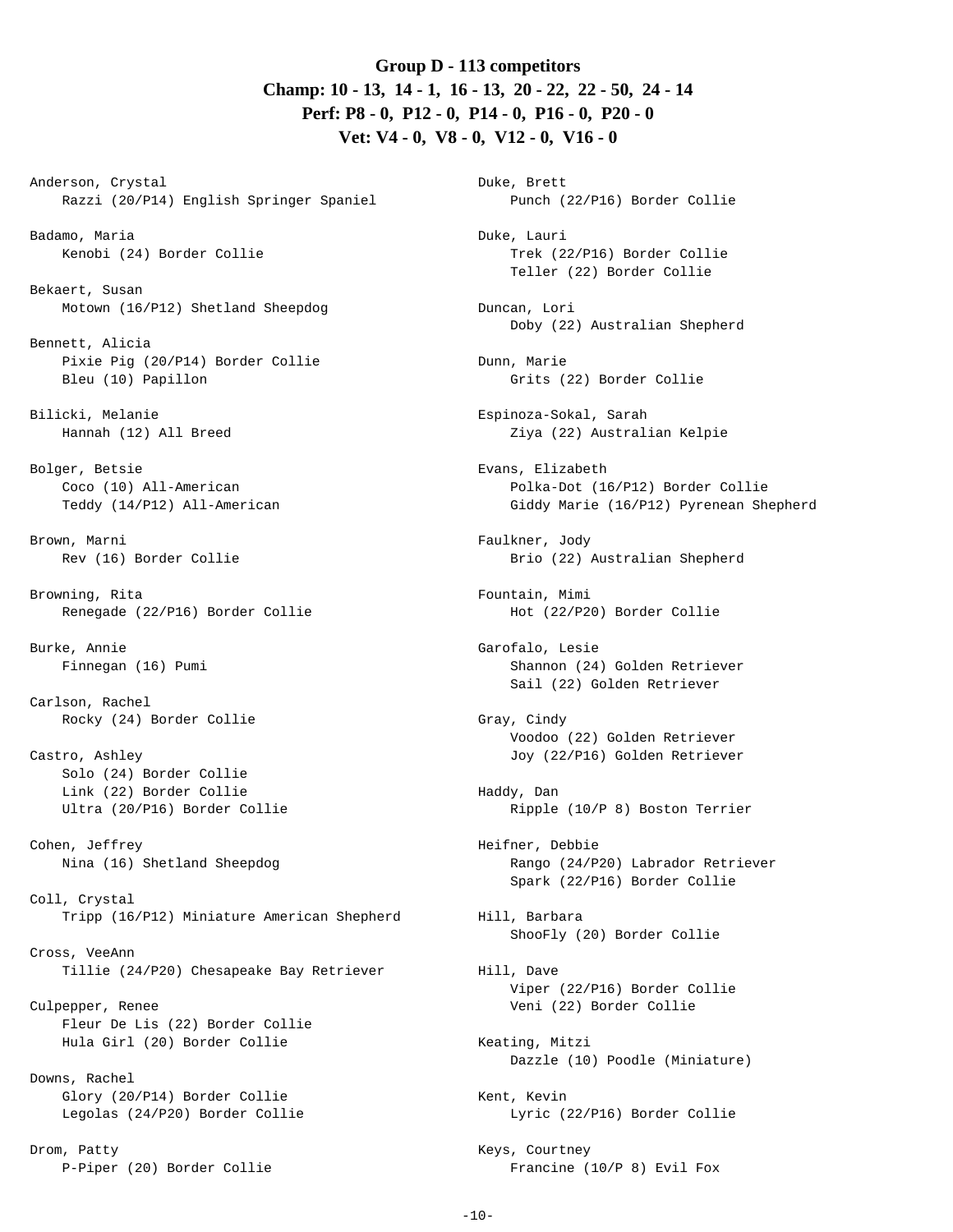#### **Group D (cont.)**

Koenigs, Lisa Ann Snooker (10/P 8) Pomeranian Krueger, Gloria Vegas (16) All-American Soda Pop (22) Border Collie Landers, Lynnea Libbi (22/P16) Border Collie Lenox, Cheryl Nash (22/P16) Australian Koolie Jarli (22) Australian Koolie Leonhardt, Lori Pearl (22/P20) Catahoula Leopard Dog Loos, Shirley Celebrate (20) Border Collie Marquez, Ronnie Jetter (20) Border Collie Static (24) Border Collie Marquez, Sam Sharky (24) Border Collie McCaleb, Pamela Lee (10) Papillon McDermott, Joann Etta (24/P20) Labrador Retriever Miller, LeAnn Dravi (24/P20) Belgian Sheepdog Miloglav-Recco, Paula Garnet (22) Rottweiler Mlatecek, Dawn Aura (22/P20) Labrador Retriever Ninja Ml (22/P16) Labrador Retriever Moffler, Katlynn Safari (20) Border Collie Stevie (12) Cavalier King Charles Spaniel Moore, Courtney Riot (22/P16) Border Collie Butter (10) BorderPapPap Nance, Nanette Cayman (22) Border Collie Newman, Nicole Bee (10/P 8) Jack Russell Terrier

Peach, Abby Outspoken (22/P16) Border Collie Usher (22/P16) Border Collie Planet 9 (22) Border Collie Ragan, Crystal Reese (22/P16) Australian Shepherd Brilliant (20/P14) Australian Shepherd Rainer, Stefanie Believe (22) Border Collie Rohde, Madelyn Ted (22/P20) All-American Pippa (20/P16) All-American Rohr, Kaitlyn Jake (22/P16) Border Collie Gracey (22/P14) Border Collie Blitz (22/P16) Border Collie Ross, Sheila Stoked (22/P16) Border Collie Wyn (22) Border Collie Rutledge, Val Decker (16) Chinese Crested TerrA (22) Border Collie Sabraski, Jessica Venus (22/P14) Border Collie Saldana, Samantha Tarot (22) Belgian Tervuren Sawhney, Jada Bentlee (24/P20) Golden Retriever Tallee (24/P20) Golden Retriever Saylors, Janice Trooper (22) Border Collie Seiter, Kris Raana (16/P12) Budi Naavdanya (22) Border Collie Shattuck, Pamela Flirt (24) Border Collie Solberg, Karissa Jedi (22) Border Collie Ren (22) Border Collie Sparks, Nick Breanna (12/P12) Shetland Sheepdog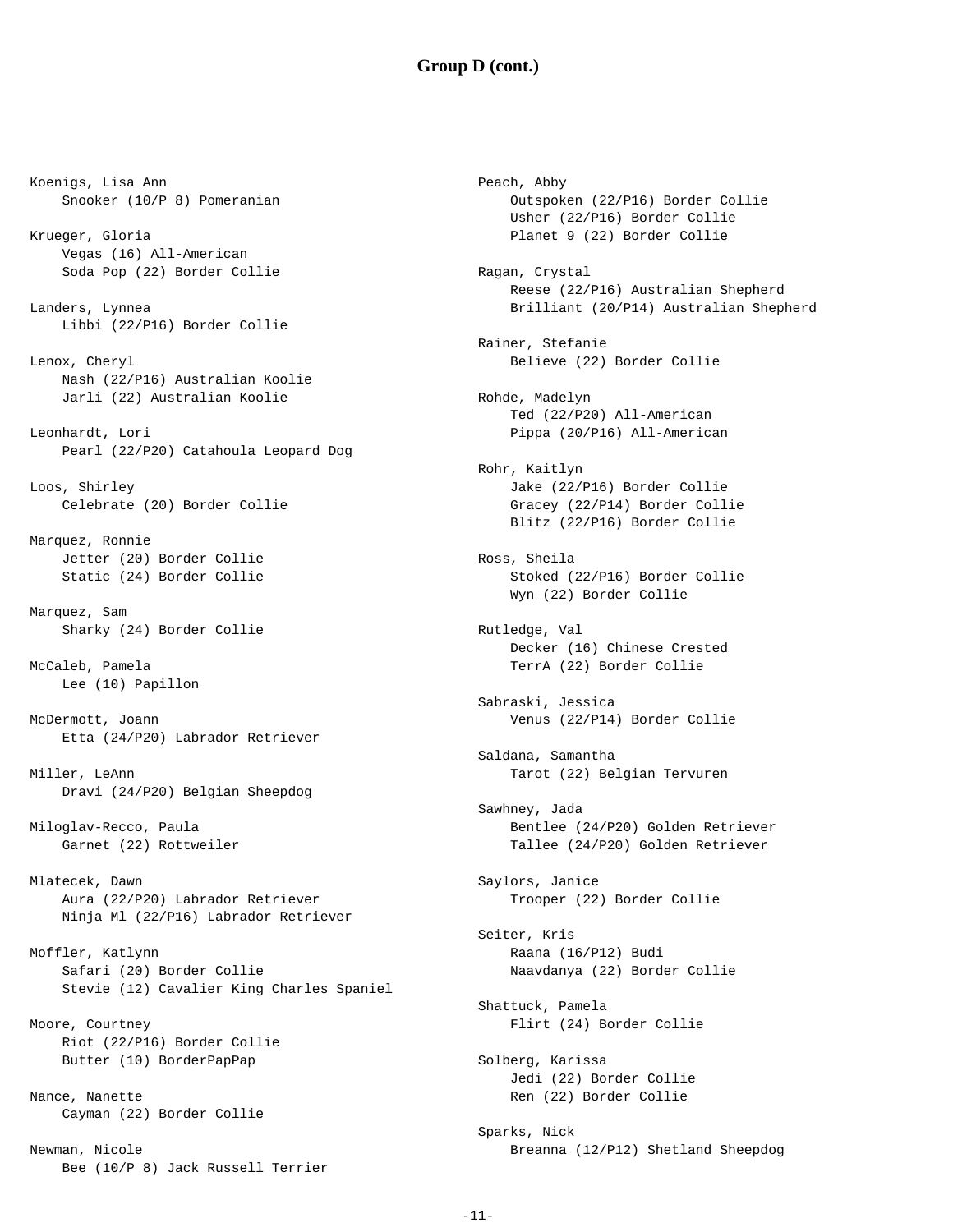## **Group D (cont.)**

Speagle, Maddie Atomic (20/P16) Border Collie Velo (20/P16) Border Collie Cara (22) Border Collie Speagle, Merritt Phenomenon (20/P16) Border Collie Chica (22) Border Collie Damuraz (20) Border Collie Taylor, Kari Beauregard (16/P12) Boston Terrier Terry, Janet Menty (20) Border Collie Thomas, Jennifer Colt (16/P12) Shetland Sheepdog Pitch (12) Shetland Sheepdog Tucci, Chris Animal (20) Border Collie Burundi (20) Border Collie The Palinka (16) All-American Vandevens, Shelly Stitch (20) Border Collie Villano, Chris Vinny (22) Border Collie Villano, Judi Louie (22/P20) Doberman Pinscher Woodside, Lisa Vex W (20) Miniature American Shepherd Wortman, Leanne Bright (20) Border Collie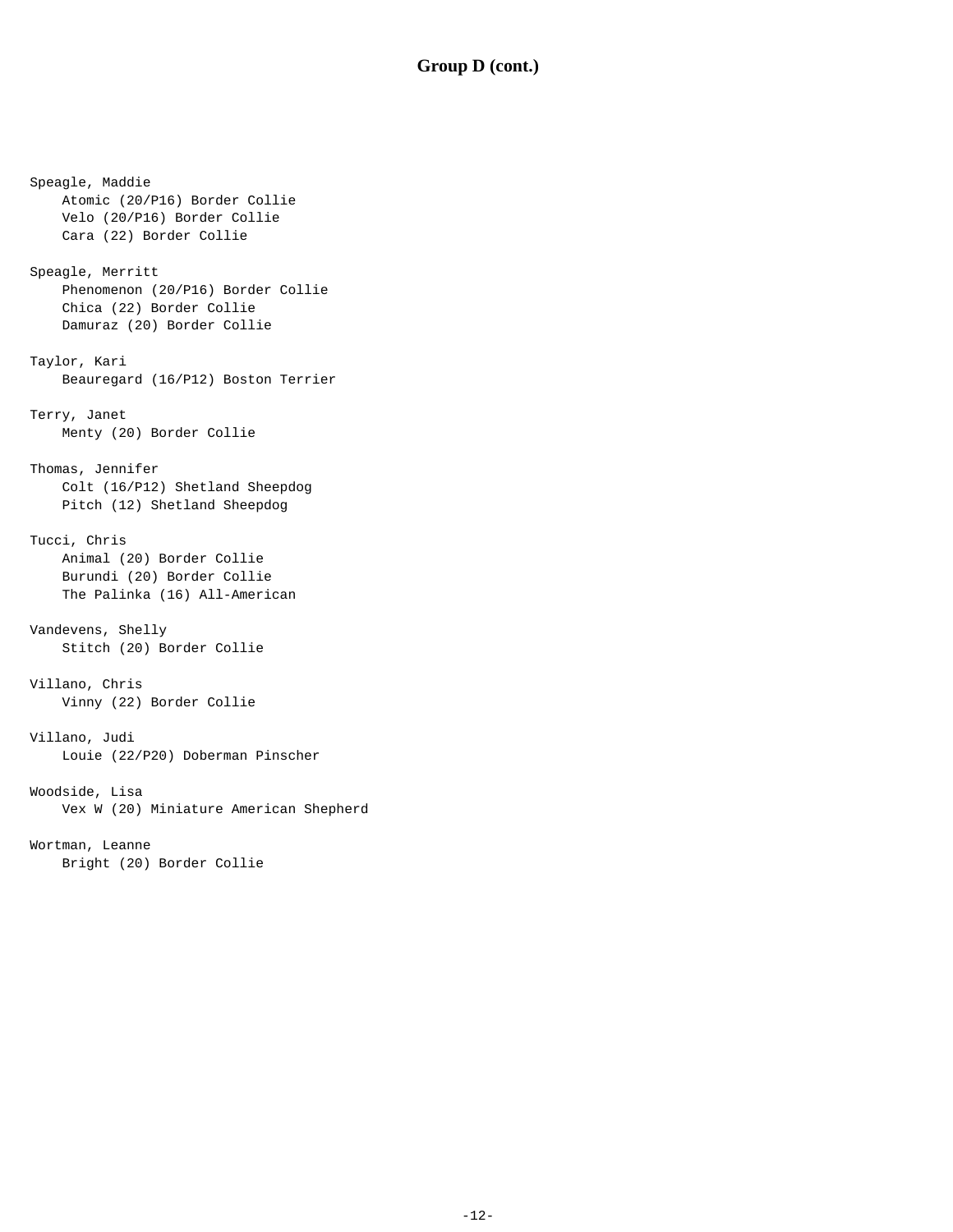# **Group E - 115 competitors Champ: 10 - 17, 14 - 3, 16 - 5, 20 - 25, 22 - 50, 24 - 15 Perf: P8 - 0, P12 - 0, P14 - 0, P16 - 0, P20 - 0 Vet: V4 - 0, V8 - 0, V12 - 0, V16 - 0**

Almasy, Kate Justice (22) Border Collie

Anderson, Cliff Seb (22/P16) Border Collie Zoe (20/P14) Wheatable

Andrle, Anne Super G (24) Border Collie Zero G (20) Border Collie

Baker, Blynn Buzz B (24) Border Collie Franky (20) Border Collie

Barrows, Lindsey Kit Kat (10) Papillon

Beardsley, Michelle Splendid (20) Border Collie

Behrens, Melanie Zim (22) Border Collie

Besthoff, Virginia Marlo (10) Pembroke Welsh Corgi Serena (10) Pembroke Welsh Corgi

Blaine, Lindsey Maze Runner (24) Border Collie

Bond, Beth Shiloh (14/P12) Sheltie Mix Luna (12) Shetland Sheepdog

Bonsignore, Jeannie Denali (22/P16) Border Collie Kona (20) Border Collie

Brackney, Dan Rori (22) Border Collie Torque (24/P20) Border Collie

Bradley, Emily Bella (10) Cavalier King Charles Spaniel

Closson, Mardi Plenty (22/P20) Golden Retriever

Cochran, Susan Hedy (10) Poodle (Miniature)

Dawidowicz, Lili Sidekick Kato (24) Border Collie Keahilani (20/P14) Border Collie

Eldred, Linda Kennedy (20) Border Collie -13- Evers, Rachel Vex E (20/P14) Border Collie Universe (22/P16) Border Collie Fann, Ashleigh Rebel (20) Border Collie Ferguson, Kelley Joose (16) Border Collie Salsa (20) Border Collie Friauf, Peggy Boogie (22/P16) Border Collie Friedel, Andrea Moxie (20/P14) Border Collie Fulmer, Tracey Whit (20) Border Collie Grace, Kathy Lidl Abner (20) Standard Schnauzer Haigler, Sandra Spiff (22) Golden Retriever Hall, Nikki Shiver (22) Border Collie Jury (22) Border Collie Hansen, Lauren June (20/P14) Australian Cattle Dog Harvey, Lea Lizzy (20/P14) Border Collie Cola (20) Border Collie Hawkins, Stefanie Mender (20/P14) Border Collie Henning, Bonny Tempo (22) Border Collie Hess, Carolyn Pink (10) Cocker Spaniel Holbrook, Barbara Ze'ev (22) Border Collie Holford, Randy Phoenix H (22) Nova Scotia Duck Tolling Retriever Holmes, Catherine Moneypenny (20/P14) Border Collie Sloane Ranger (20) Border Collie Hong, Anne Sophie Bella (22/P16) Border Collie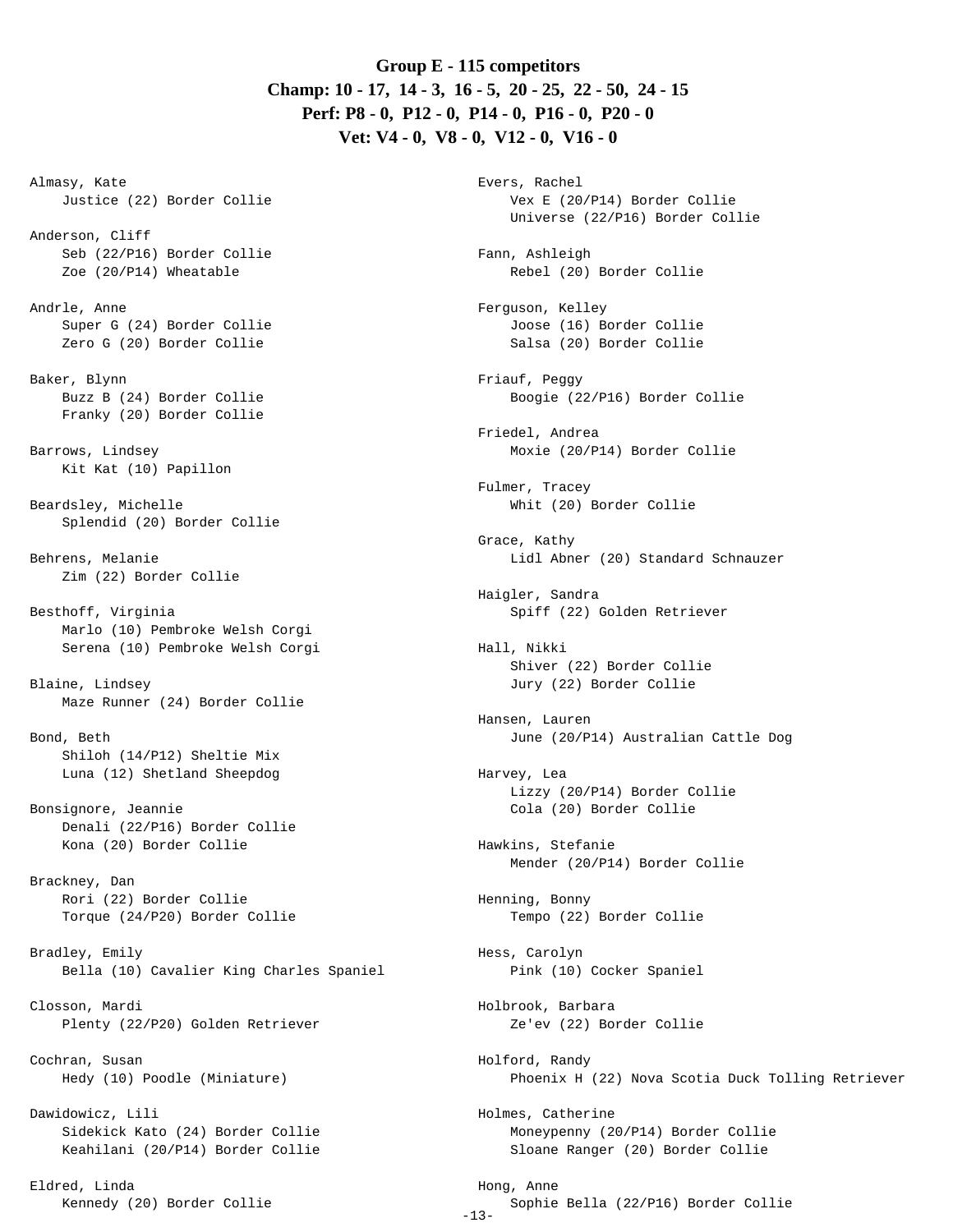### **Group E (cont.)**

Horn, Tracy Elvis (22/P16) Border Collie Fib (22) Border Collie Hornor, Cynthia Nimble (14) Unicorn Truant (24) Border Collie Howard, Tom Bindi (22/P16) Australian Shepherd Hoye, Jacqueline Sticks (22) Border Collie Iannello, Courtney Jenga! (22/P20) Border Collie James, Elizabeth Alex (24) Belgian Sheepdog James, Nicole Vibe (22) All-American Jessen, Freda Whit (22/P16) Border Collie Panda (22/P20) All-American Johnson, Lauralyn Hopi (22/P16) Border Collie Jones, Katelyn Sadie (22) Border Collie Klarman, Emily Bree (12/P12) Jack Russell Terrier Tag! (22) Border Collie Vanish (20) Border Collie Luse, Makayla Finn (24/P20) Border Collie Rush (22/P14) Border Collie Ly, Roger Firefly (24) Belgian Waffle Madeiros, Cindy Gucci (12/P 8) Poodle (Miniature) Madeiros, Vincent DeWalt (20) Border Collie McClung, Beth Fenway (24) Labrador Retriever

McNenly, Helen Lark (22) Border Collie

Petrochko, Ann Journey (16) SMT The Boy (20) SMT Popper, Anne Beckett (22) Australian Shepherd Potter, Jill Vader (22/P16) Border Collie Ren (20) Border Collie Powers, Mich Fuji (16/P14) Asian Border Collie Chibi (12/P 8) Jack Russell Terrier Presser, Pam Nate (22) Border Collie Proe, Lynn Drake (22/P16) Australian Shepherd Richgels, Shawna Charisma (22) Border Collie Roberts, Suzan Rascal Joe (22) All-American Roehr, Tiffany Cooper (12/P 8) All-American Onyx (24) Border Collie Rohaus, Donna Lainey (24) Border Collie Norm (22/P16) Border Collie Schaefer, Kathleen Kindle (20) Australian Shepherd Schelling, Karen Jay (14) Shetland Sheepdog Bria (20/P16) English Springer Spaniel Scott, Danielle Moon (22) Border Collie Seiter, Ronald Bailey (22) Australian Shepherd Selmic, Laura Hero (24/P20) Border Collie Shepter Garges, Megan Carly Rae (10/P 8) Poodle (Miniature) Singer, Chelsea Crush (22) Border Collie Nikko (22) Border Collie

Gatsby (16) Mixed Awesome Sauce

-14-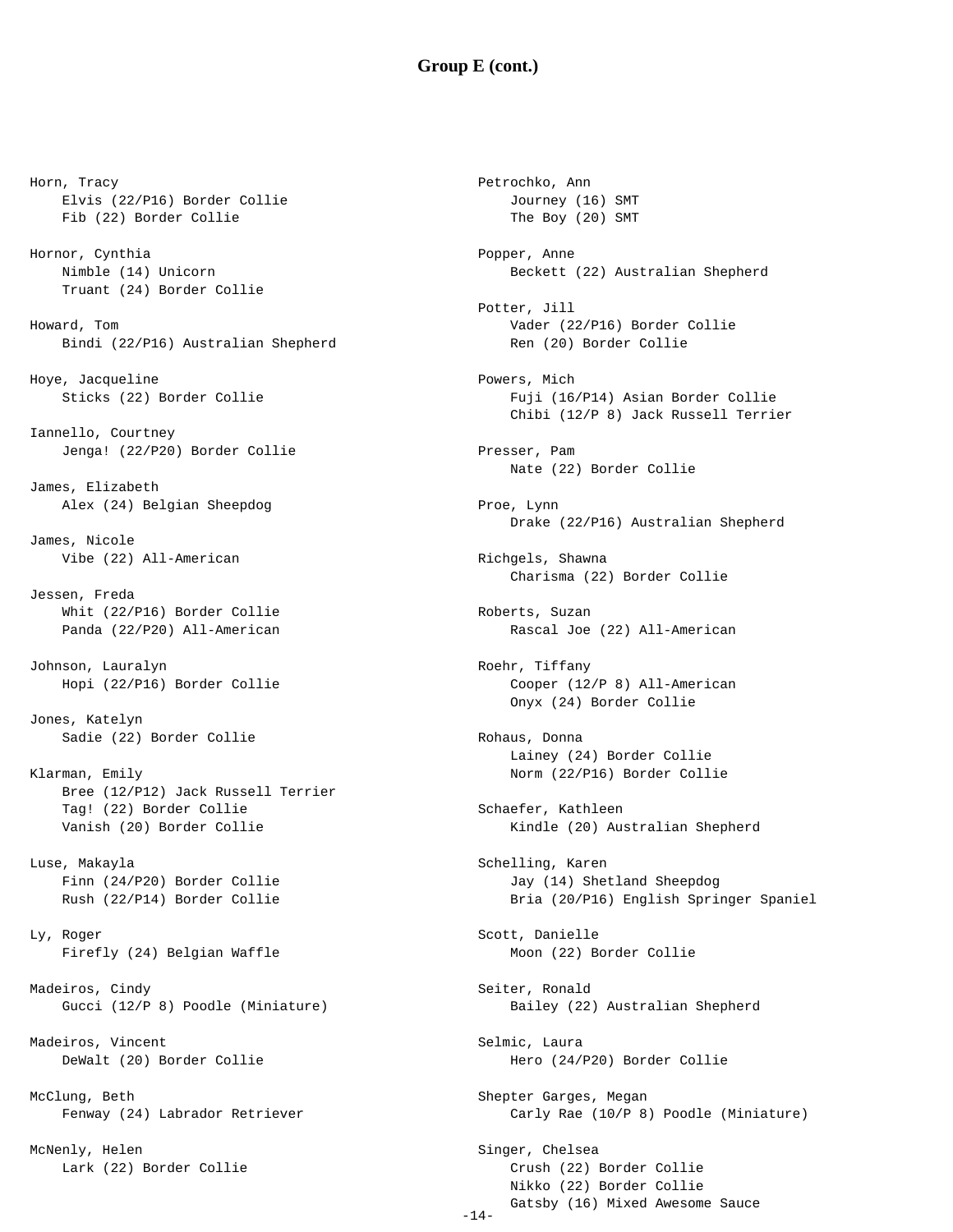## **Group E (cont.)**

Stephens, Barbara Reddy (10/P 8) Pembroke Welsh Corgi Stumler, Erin Xcel (22) Australian Kelpie Swanson, Eric Ben (22/P16) Border Collie Taylor, Robin Raze (22/P16) Border Collie Kaiden (22) All Breed Tetanich, Sue Brodie (22/P16) Border Collie Tetrick, Nancy Kyla (22/P16) Border Collie Tyson, Kathy Spumoni (10) All-American Udovic, Kim Dash (22/P16) Border Collie Varhalla, Caitlin Huey (22) Border Collie Venkat, Heather Luna (22/P16) All-American Waller, Jen City Lights (16) All-American Flight (22/P20) Australian Shepherd Westcott, Sarah Fever (24) Border Collie Whitbred, Judy Slate (22/P16) Border Collie Woelke, Jennifer Cricket (10/P 8) All-American Maus (10) Chihuahua Gecko (10) Chi-Mix Wood, Dawn Eli (24) Australian Shepherd